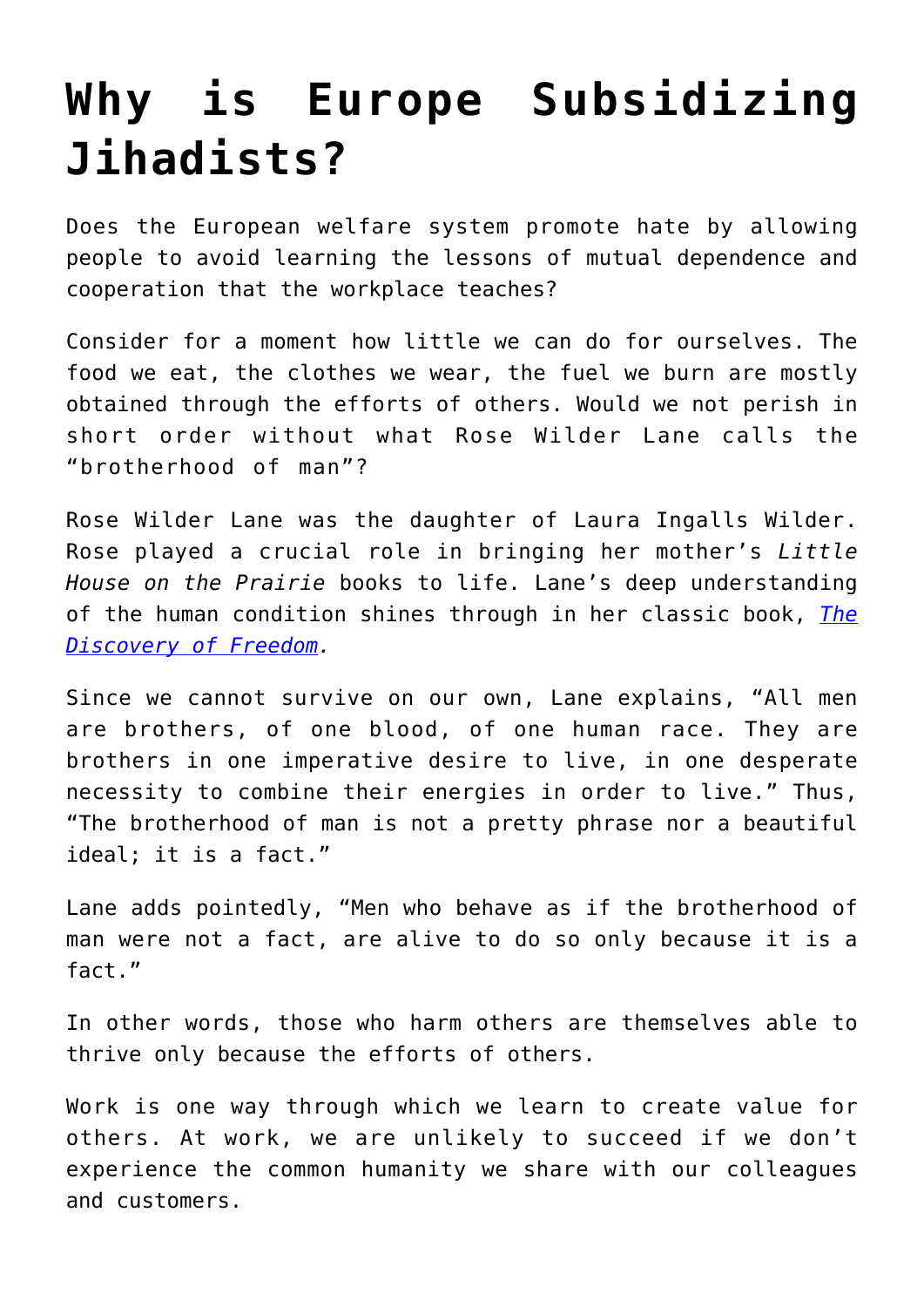Now, consider the consequences when able-bodied individuals are paid to not work.

When we don't work because taxpayers are supporting us, it is easier to lose touch with our common humanity with others. Without creating value for others, we may never develop the facility to appreciate the "brotherhood of man" that keeps us alive.

When individuals no longer must cooperate with each other to thrive, they have perverse incentives to act against the natural brotherhood of man. In Europe, jihadists and potential jihadists are paid to separate themselves from the brotherhood of man.

Consider these facts:

[1. According to](http://www.telegraph.co.uk/news/2017/05/26/exclusive-manchester-suicide-bomber-used-student-loan-benefits/) *[The Telegraph](http://www.telegraph.co.uk/news/2017/05/26/exclusive-manchester-suicide-bomber-used-student-loan-benefits/)*, the Manchester bomber Salman Abedi "is understood to have received thousands of pounds in state funding…even while he was overseas receiving bomb-making training." Abedi never held a job in his life.

2. Danish citizens who [have been granted a "disability"](https://www.thelocal.dk/20170220/danish-is-fighters-paid-disability-benefits-in-syria) [pension](https://www.thelocal.dk/20170220/danish-is-fighters-paid-disability-benefits-in-syria) have gone to Syria to fight on behalf of ISIS. Other Danish jihadists are receiving unemployment benefits.

3. When the [German newspaper](https://www.gatestoneinstitute.org/10022/jihadi-welfare) *[Bild](https://www.gatestoneinstitute.org/10022/jihadi-welfare)* "ran an analysis of the 450 German jihadists fighting in Syria, it found that more than 20% of them have received benefits from the German state."

4. Before the notorious radical Islamist preacher Anjem Choudary was convicted and jailed on terrorism charges in 2016, [taxpayers in England had funded](https://www.theguardian.com/uk-news/2016/sep/06/anjem-choudary-jailed-for-five-years-and-six-months-for-urging-support-of-isis) his hate-filled sermons for over two decades. Choudary [had been receiving](http://www.dailymail.co.uk/news/article-2279972/Anjem-Choudary-Hate-preacher-pocketing-25-000-year-benefits-calls-fanatics-live-state.htm) more than 25,000 pounds a year in benefits and was living in a home worth over 300,000 pounds. (Note, the English pound is worth more than the U.S. dollar.)

5. Choudary encouraged his followers to not work and instead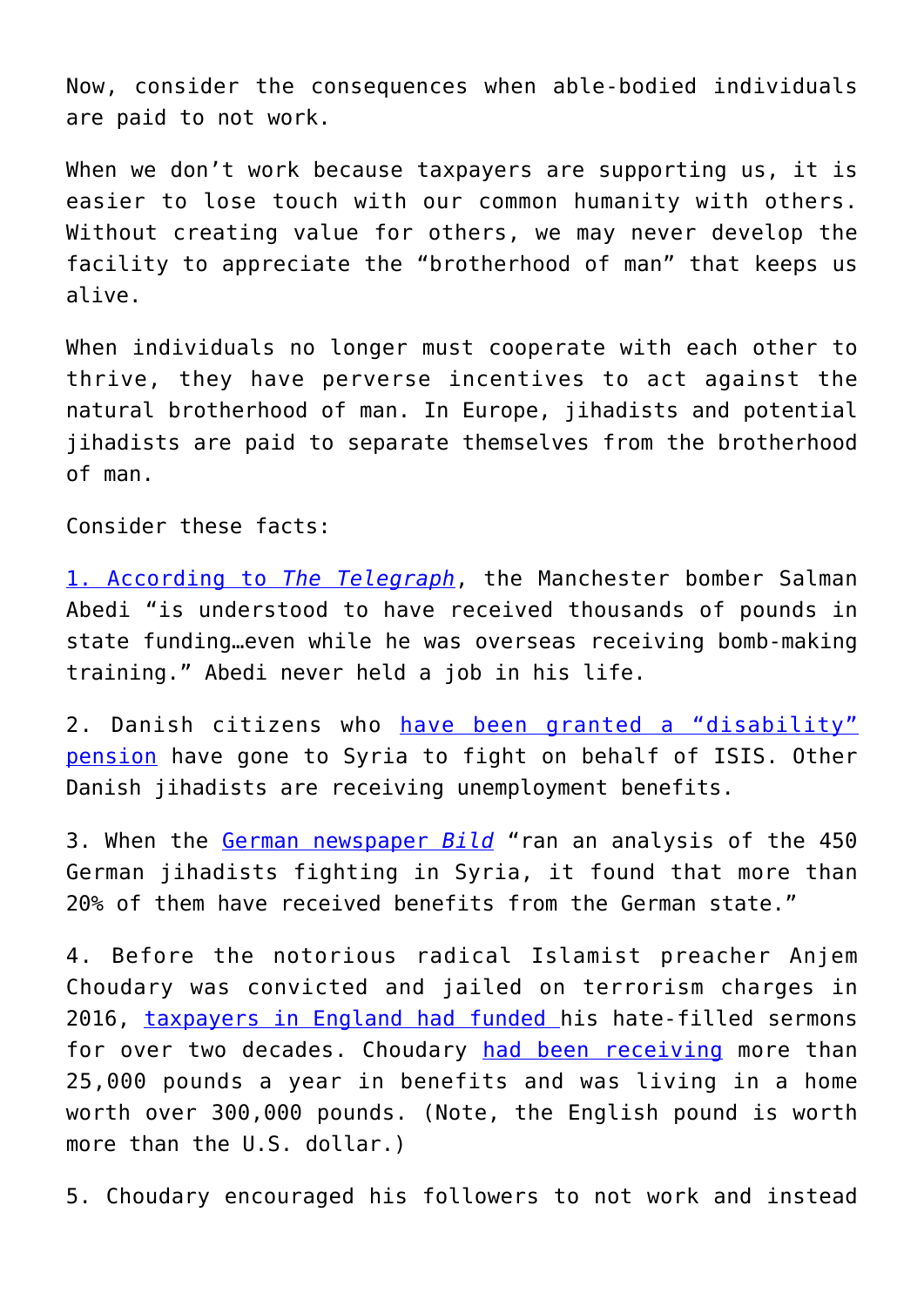to [live off government benefits:](http://www.dailymail.co.uk/news/article-2279972/Anjem-Choudary-Hate-preacher-pocketing-25-000-year-benefits-calls-fanatics-live-state.htm) "The normal situation is to take money from the kuffar [non-believers]. You [the kuffar] work, give us the money, Allahu Akhbar." In Choudary's warped world, he and his fellow jihadists are entitled to live off the labor of others.

A basic economic law is that you get more of what you subsidize. The more you pay a person to not work, the more isolated, the more alienated that individual can become.

Are subsidized and alienated individuals more receptive to messages of hate? If the subsidized embrace hatred, their thoughts of hatred may go unchallenged by the realities of work life that demand cooperation, not conflict, with others.

If we understand our existence depends on our brothers, we understand the truth of Lane's observation: "Any man who injures another, injures himself, for human welfare is necessary to his own existence."

The jihadist living off the sweat of others has no such understanding. Jihadists may believe God is on their side, but radical jihadism is at odds with the truth of the brotherhood